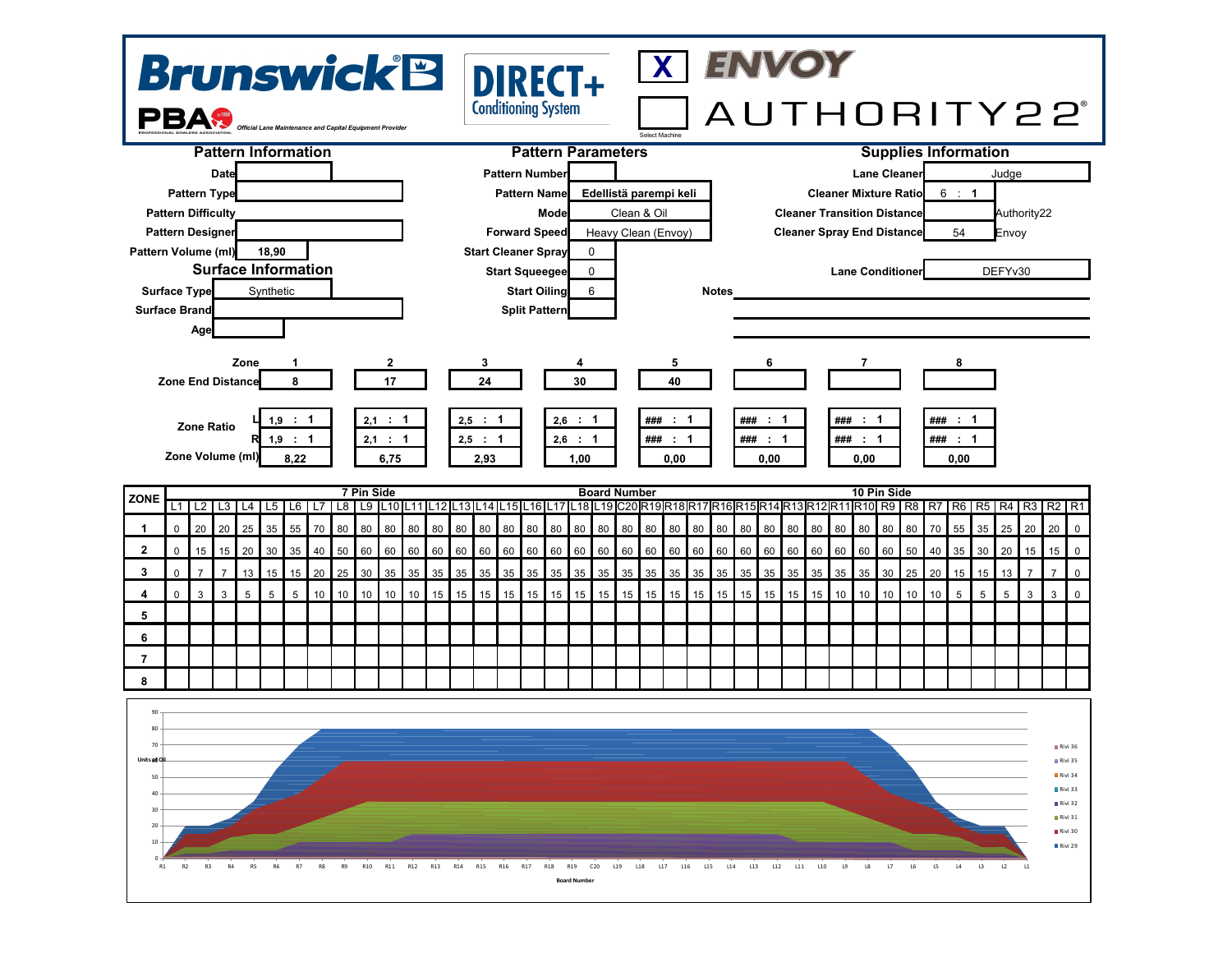## Brunswick<sup>'</sup>B **DIRECT+** ENVOY AUTHORITY22°

## **Edellistä parempi keli**



**The crosswise ratios are calculated by the average units of oil for boards 18L - 18R and divided by the average units of oil for board 3 - 7 left and right.**